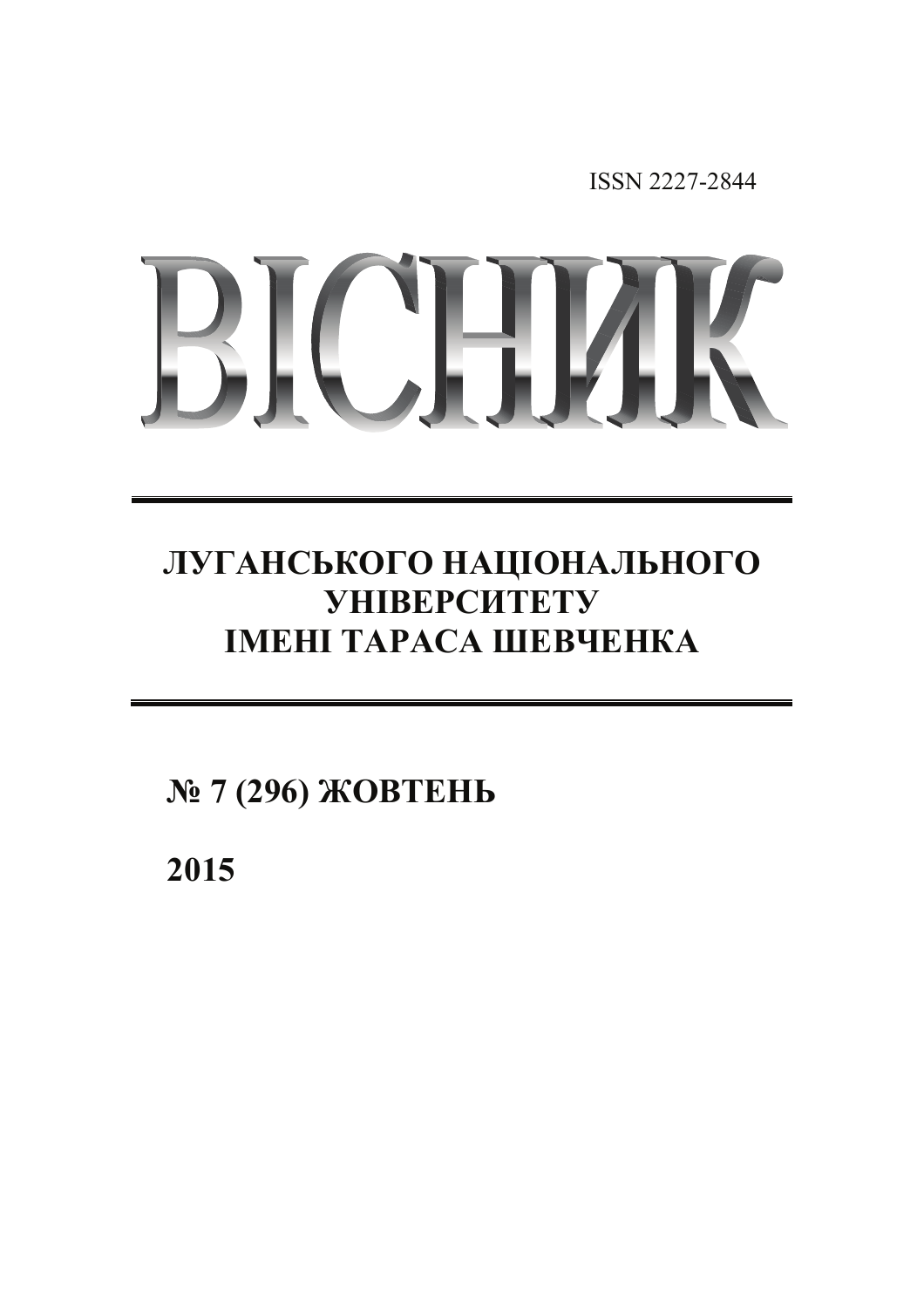# **ВІСНИК**

# ЛУГАНСЬКОГО НАЦІОНАЛЬНОГО **УНІВЕРСИТЕТУ** ІМЕНІ ТАРАСА ШЕВЧЕНКА

## ПЕДАГОГІЧНІ НАУКИ

### № 7 (296) жовтень 2015

Частина II

За матеріалами Всеукраїнської науково-практичної конференції «Національно-патріотичне виховання дітей і молоді в контексті ствердження суб'єктності української держави»

Засновано в лютому 1997 року (27) Свідоцтво про реєстрацію: серія КВ № 14441-3412ПР, видане Міністерством юстиції України 14.08.2008 р.

Збірник наукових праць внесено до переліку наукових фахових видань України (педагогічні науки) Наказ Міністерства освіти і науки України № 793 від 04.07.2014 р.

Журнал включено до переліку видань реферативної бази даних «Україніка наукова» (угода про інформаційну співпрацю  $N<sub>2</sub>$  30-05 від 30.03.2005 р.)

Рекомендовано до друку на засіданні вченої ради Луганського національного університету імені Тараса Шевченка (протокол № 3 від 30 жовтня 2015 року)

Виходить двічі на місяць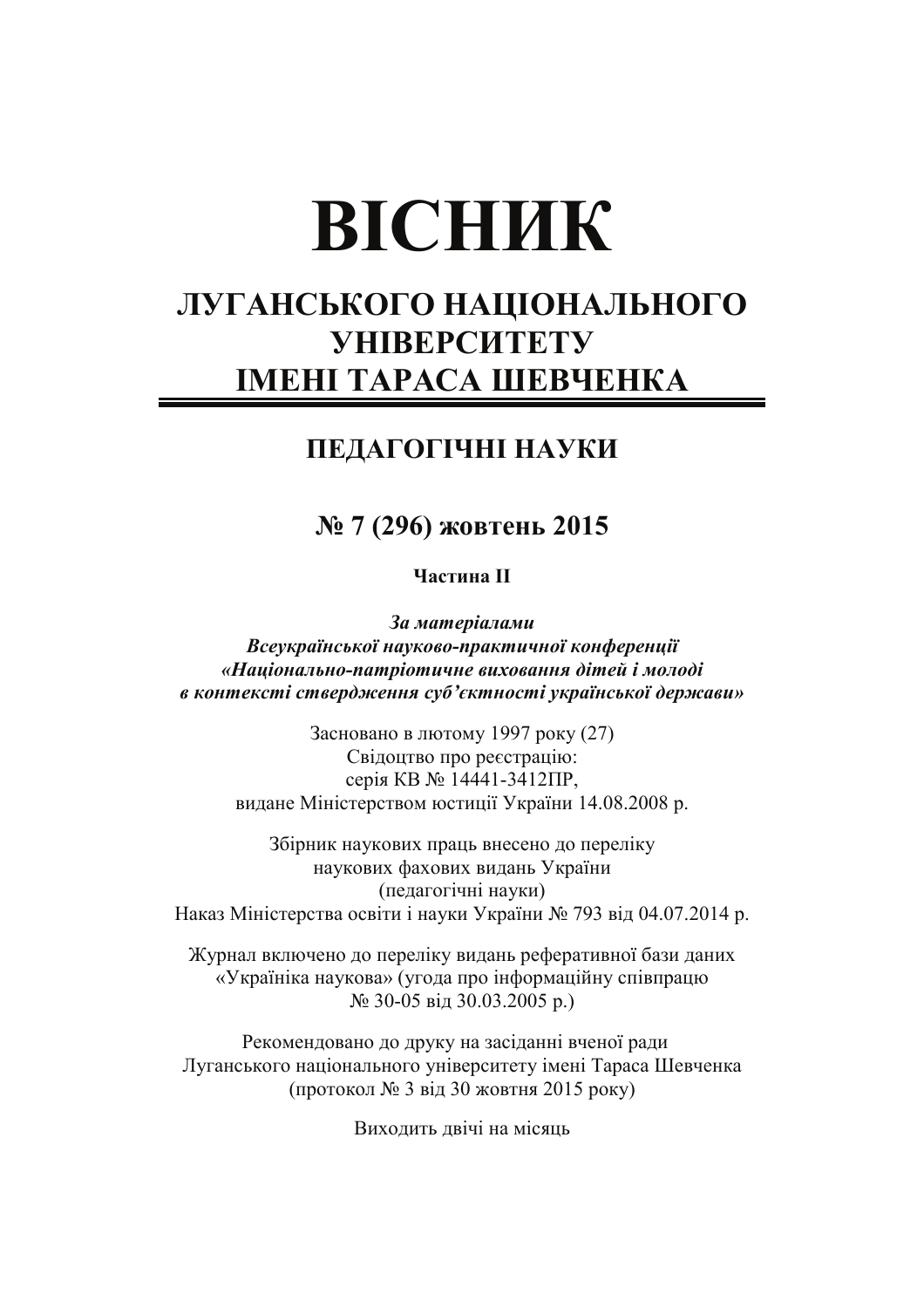Засновник і видавець -Луганський національний університет імені Тараса Шевченка

#### РЕДАКЦІЙНА КОЛЕГІЯ:

#### Головний редактор - доктор педагогічних наук, професор Курило В. С.

Заступник головного релактора -

доктор педагогічних наук, професор Савченко С. В.

#### Випускаючі редактори-

доктор історичних наук, професор Михальський І. С., доктор медичних наук, професор Виноградов О. А., доктор біологічних наук, професор Іванюра I. О., доктор філологічних наук, професор Галич О. А., доктор філологічних наук, професор Глуховцева К. Д., кандидат філологічних наук, професор Пінчук Т. С., доктор філологічних наук, професор Дмитренко В. І., доктор педагогічних наук, професор Харченко С. Я.

Редакційна колегія серії "Педагогічні науки":

доктор педагогічних наук, професор Ваховський Л. Ц., доктор педагогічних наук, професор Гавриш Н. В., доктор педагогічних наук, професор Докучаєва В. В., доктор педагогічних наук, професор Лобода С. М., доктор педагогічних наук, професор Караман О. Л., доктор педагогічних наук, професор Сташевська І. О., доктор педагогічних наук, професор Хриков Є. М., доктор педагогічних наук, професор Чернуха Н. М.

#### Релакційні вимоги

#### до технічного оформлення статей

Редколегія «Вісника» приймає статті обсягом 4 - 5 сторінок через 1 інтервал, повністю підготовлених до друку. Статті подаються надрукованими на папері в одному примірнику з додатком диска. Набір тексту здійснюється у форматі Microsoft Word (\*doc, \*rtf) шрифтом № 12 (Times New Roman) на папері формату A-4; усі поля (верхнє, нижнє, праве й ліве) — 3,8 см; верхній колонтитул — 1,25 см, нижній — 3,2 см

У верхньому колонтитулі зазначається: Вісник ЛНУ імені Тараса Шевченка № \*\* (\*\*\*), 2012.

Статті v «Віснику» повинні бути розміщені за рубриками.

Інформація про УДК розташовується у верхньому лівому кутку без відступів (шрифт нежирний). Ініціали і прізвище автора вказуються в лівому верхньому кутку (через рядок від УДК) з відступом 1,5 см (відступ першого рядка), шрифт жирний. Назва статті друкується через рядок великими літерами (шрифт жирний).

Зміст статті викладається за планом: постановка проблеми в загальному вигляді та її зв'язок з важливими науковими чи практичними завданнями; аналіз останніх досліджень і публікацій, у яких започатковано розв'язання цієї проблеми та на які спирається автор; виділення невирішених раніше частин загальної проблеми, яким присвячується ця стаття; формулювання цілей статті (постановка завдання); виклад основного матеріалу дослідження з певним обтрунтуванням отриманих наукових результатів; висновки з цього дослідження й перспективи подальших розвідок у цьому напрямку. Усі перелічені елементи повинні бути стилістично представлені в тексті, але графічно виділяти їх не треба.

Посилання на цитовані джерела подаються в квадратних дужках після цитати. Перша цифра — номер джерела в списку літератури, який додається до статті, друга – номер сторінки, наприклад: [1, с. 21] або [1, с. 21; 2, с. 13 – 14]. Бібліографія і при необхідності примітки подаються в кінці статті після слова «Список використаної літератури» або після слів «Список використаної літератури і примітки» (без двокрапки) у порядку цитування й оформляються відповідно до загальноприйнятих бібліографічних вимог. Бібліографічні джерела подаються підряд, без відокремлення абзацем; ім'я автора праці (або перше слово її назви) виділяється жирним шрифтом.

Статтю заключають 3 анотації обсягом 15 рядків (українською, російською) та 22 рядки (англійською) мовами із зазначенням прізвиша, ім'я та по-батькові автора, назви статті та ключовими словами  $(3-5$  термінів).

Стаття повинна супроводжуватися рецензією провідного фахівця (доктора, професора).

На окремому аркуші подається довідка про автора: (прізвище, ім'я, по батькові; місце роботи, посада, звання, учений ступінь; адреса навчального закладу, кафедри; домашня адреса; номери телефонів (службовий, ломашній мобільний).

© ДЗ «ЛНУ імені Тараса Шевченка», 2015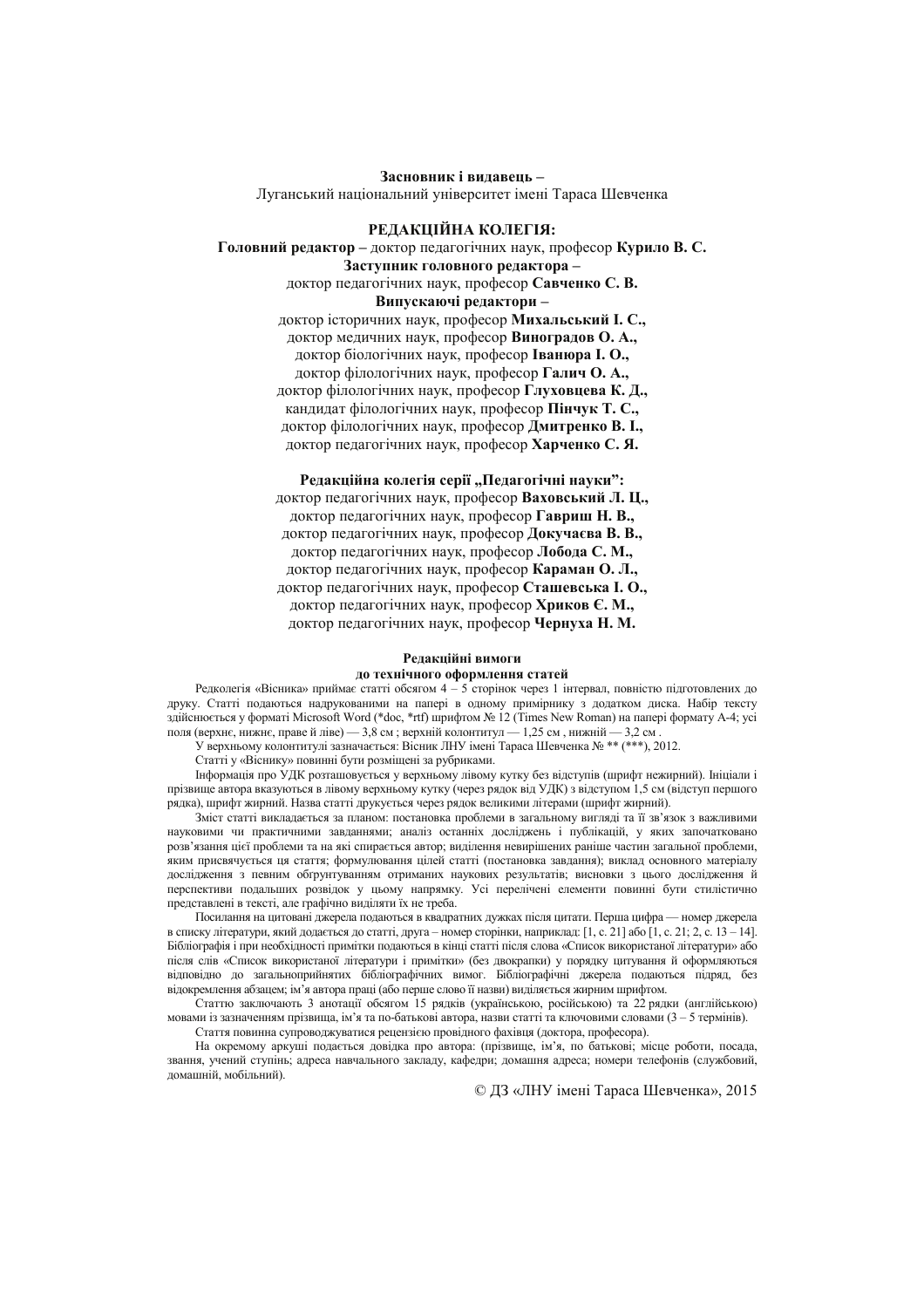#### <u>Вісник ЛНУ імені Тараса Шевченка № 7 (296), 2015 </u>

потенциальные возможности на благо Украины, уважает личность и права представителей других национальностей, их культуру и историю. Врач обязан приложить все усилия для того, чтобы вылечить больного или облегчить его страдания независимо от национальной или религиозной принадлежности, общественного положения, политических взглядов пациента, трудностей и собственных интересов медицинского работника.

 $K$ лючевые сл ова: интернациональные ценности, ценностные ориентации, студенты-медики.

#### **Stepanenko V. The Formation of International Values among Medical Students as Part of National Education**

The article deals with the basic features of the formation and direction of international values among future health professionals. Attention is paid to the fact that the end result of the formation of international values is the whole personality of the doctor  $-$  a full-fledged, independent and creative, who feels that they belong to the Ukrainian national culture identifies with the Ukrainian nation and to realize their potential for the benefit of Ukraine, respect for the individual and the rights of other nationalities, their culture and history. The doctor is obliged to make every effort in order to cure the patient or alleviate his suffering, regardless of ethnic or religious affiliation, social status, political views, the patient's own interests and difficulties of a health professional. This highlights the extreme importance of public health activities, on which the fate of man, his life and health. Despite the various socio-economic and political conditions of society, at the present stage of international values of future health workers involves the formation of a number of moral traits, especially its social needs and interests, social motives of activity, belief and moral convictions with relevant skills conduct; based on the principle of international communication and patriotic education and serves an organic part of all-round development of the individual doctor.

*Key words:* international values, medical students, value orientations.

Стаття надійшла до редакції 16.09.2015 р. Прийнято до друку 30.10.2015 р. Рецензент – д.п.н., проф. Прошкін В. В.

УДК 37.035.6:371.32

#### **В. І. Степаненко**

#### ОСОБЛИВОСТІ ГРОМАДЯНСЬКО-ПАТРІОТИЧНОГО ВИХОВАННЯ УЧНІВ НА УРОКАХ ІСТОРІЇ І ПРАВОЗНАВСТВА

В Концепції національно-патріотичного виховання дітей та молоді зазначено, що серед виховних напрямів сьогодні найбільш актуальними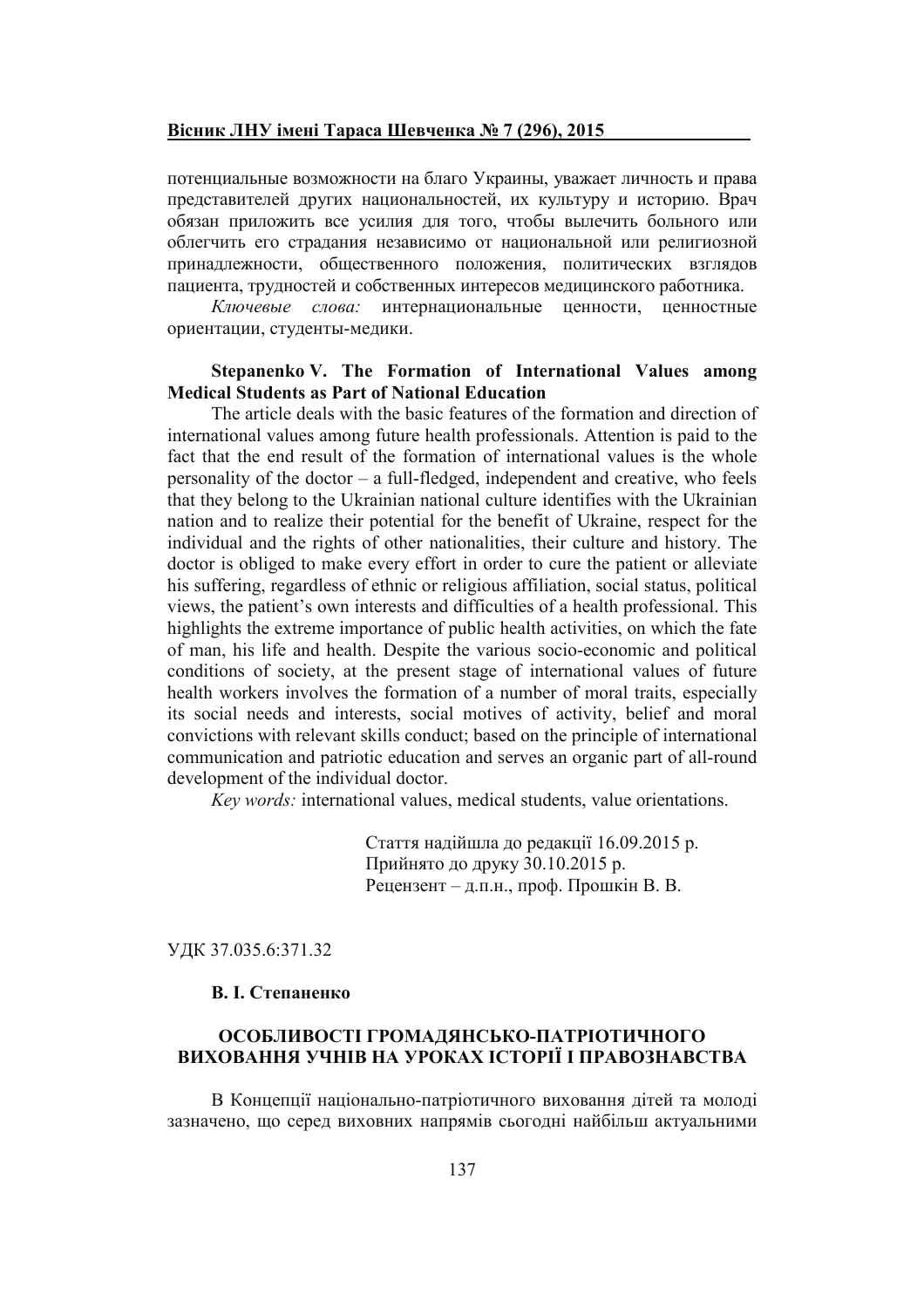#### Вісник ЛНУ імені Тараса Шевченка № 7 (296), 2015

виступають патріотичне, громадянське виховання як стрижневі, основоположні, що відповідають як нагальним вимогам і викликам сучасності, так і закладають підвалини для формування свідомості нинішніх і прийдешніх поколінь, які розглядатимуть державу як запоруку власного особистісного розвитку, що спирається на ідеї гуманізму, соціального добробуту, демократії, свободи, толерантності, виваженості, відповідальності, здорового способу життя, готовності до змін. В основу системи національно-патріотичного виховання покладено ідею розвитку української державності як консолідуючого чинника розвитку українського суспільства та української політичної нації [1].

Взаємозв'язок патріотичного, громадянського та національного виховання висвітлено в працях В. Гонського, М. Качура, О. Коркішко, I. Мартинюка, В. Паплужного, О. Сухомлинської та ін. Національнопатріотичне виховання на традиціях українського народу розглядали О. Вишневський, М. Стельмахович, М. Щербань та ін.

Протягом останніх десятиліть було розроблено низку концепцій:

- Концепція національної системи виховання (1996 р.);
- Концепція національно-патріотичного виховання (2009 р.);
- Концепція громадянської освіти та виховання в Україні (2012 р).
- Концепція Загальнодержавної цільової програми патріотичного виховання громадян на 2013-2017 рр.;

Метою статті є розкриття основних особливостей громадянськопатріотичного виховання у 2007-2014 рр. на локальному рівні, тобто рівні загальноосвітньої школи. Як приклад, обрано розгляд особливостей громадянсько-патріотичного учнів виховання основної ШКОЛИ Комунального закладу «Луганська середня загальноосвітня школа I-III ступенів №16».

Спираючись на загальнодержавні, регіональні тенденції та власний досвід викладання історії та правознавства у Комунальному закладі «Луганська середня загальноосвітня школа I-III ступенів №16», відзначимо, що змістове наповнення курсів історії та правознавства у школі базувалося на громадянознавчих засадах. Воно спрямоване на виховання в особистості рис патріота своєї країни, активного компетентного громадянина, людини  $\overline{3}$ гуманістичними демократичними цінностями.

Громадянин - це людина, яка ідентифікує себе з певною країною, де вона наділена відповідним юридичним статусом, що є основою для користування певними правами та для додержання обов'язків [2].

Патріотизм - любов до батьківщини, до вітчизни; одне з найбільш глибоких почуттів, закріплених віками. Патріотизм завжди має конкретно-історичну форму вияву причетності окремого індивіда до вілповілної спільноти людей [3].

У Комунальному закладі «Луганська середня загальноосвітня школа I-III ступенів №16» протягом 2007-2014 років громадянськопатріотичне виховання здійснювалося за наступними напрямами: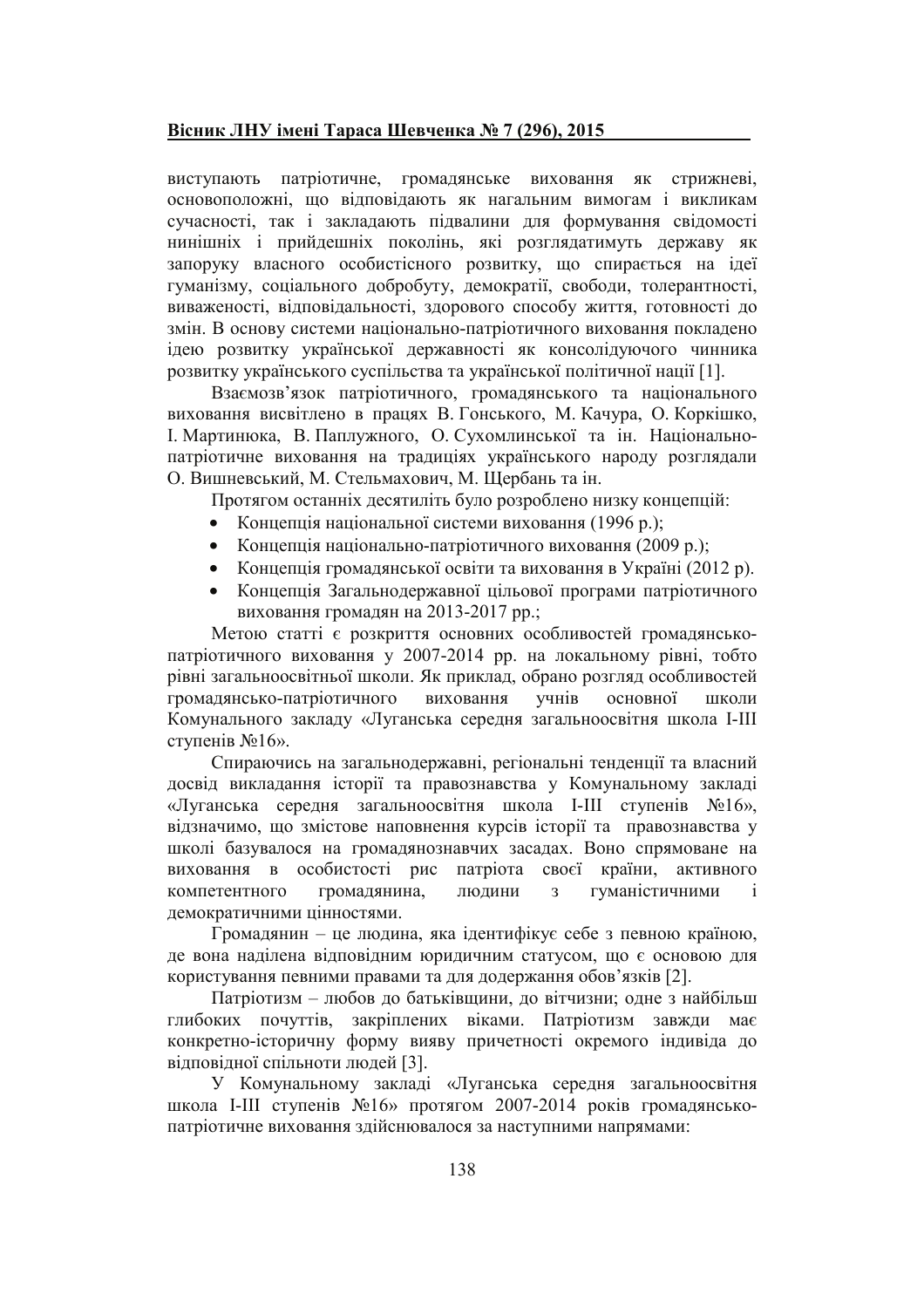#### Вісник ЛНУ імені Тараса Шевченка № 7 (296), 2015

- виховання особистості як громадянина:
- виховання ідеалів громадянства;
- виховання ліяльнісно-активного вілношення до побудови держави;
- виховання об'єктивно-історичного вілношення до ціннісних пріоритетів витоків держави.

Виховання особистості громадянина передбачало виховання таких якостей у учнів, як: патріотизм, товариськість, дисципліна, доброта, чесність, працелюбність, повага  $\overline{10}$ старших, відповідальність, самостійність, активність тошо.

Виховання ідеалів громадянства на уроках історії і правознавства має на увазі свободу особистості, знання прав та виконання обов'язків громадянина.

Виховання діяльнісно-активного відношення до побудови держави включало у себе активну позицію учня на уроці, уміння чітко висловлювати і вілстоювати власну думку.

Виховання об'єктивно-історичного відношення  $\overline{a}$ піннісних пріоритетів витоків держави передбачало виховання поваги до історичного минулого своєї держави, вивчення звичаїв, обрядів, традицій українського народу, формування дбайливого відношення до теперішнього і майбутнього України, об'єктивного погляду на історичні події.

Провідним етапом у патріотичному становленні учнів як громадян України є виховання пошани до Конституції - Основного Закону України, шанобливого ставлення до державних символів України. Зокрема, на уроках правознавства (практичний курс) серед учнів 9-х кл. розглядалися наступні теми: «Конституція України - Основний Закон держави», «Що таке громадянство», «Які права, свободи та обов'язки мають громадяни України» «Як громадяни беруть участь у житті демократичної держави».

Серед учнів 10 кл. на уроках правознавства розкривалися такі теми, як: «Особа, суспільство, держава», «Конституційне право», «Основні права, свободи і обов'язки громадянина України».

Курс «Вступ до історії України» в 5-х кл. спрямований на прищеплення інтересу до історії, виклик у учнів захоплення минулим України. Зокрема, вивчалися здобутки Київської Русі, козацькі клейноди, звичаї та традиції козаків, формування української державності, державні символи сучасної України, героїчні дії видатних історичних постатей нашого народу.

Викладання історії у 6-х кл. передбачало вивчення інтегрованого курсу, спрямованого на формування у учнів ідентифікації себе з українським народом, вивчення витоків зародження українців як нації, толерантного вілношення до народів світу.

У 7-х кл. патріотичне виховання учнів на уроках історії здійснювалося шляхом виховання поваги до історичного минулого нашої держави, розглядається культура Київської Русі, Галицько-Волинського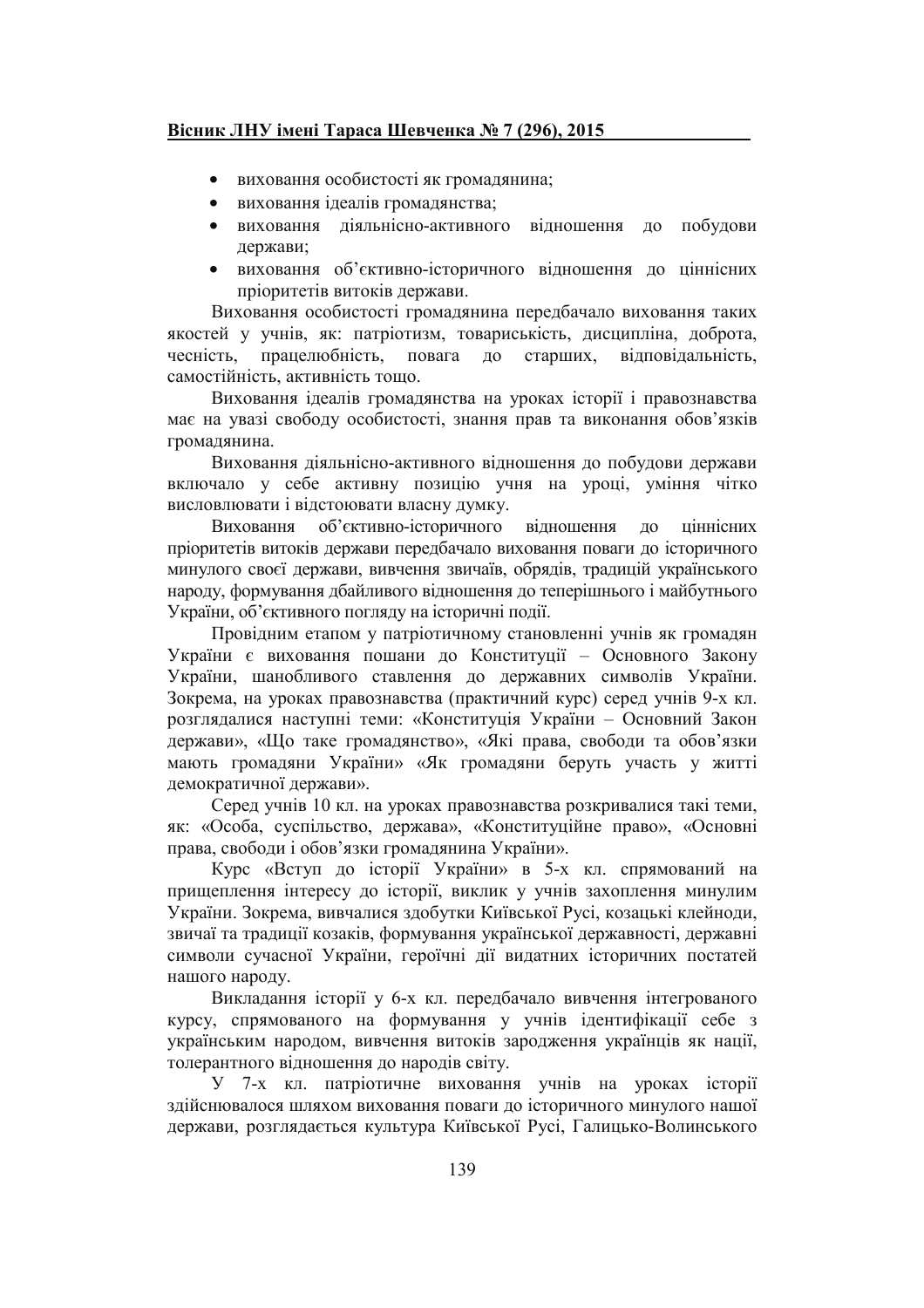українських земель **v** складі Великого Князівства князівства, Литовського та інших держав.

На уроках історії серед учнів 8-х кл. розглядалися питання розвитку української мови, Національно-визвольної війни, утворення української козацької держави - Гетьманщини та ін.

Патріотичне виховання на уроках історії серед учнів 9-х кл. здійснювалося шляхом засвоєння наступних понять: «українська нація», «українська народність», «український етнос»; «історична пам'ять», що є найсуттєвішим чинником формування національної свіломості: «фольклор», «етнографія», що дають можливість дослідити національні ознаки українців, їх окремішність.

Серед учнів 10-х класів громадянсько-патріотичне виховання учнів передбачало розгляд змін у побуті та звичаях українців через вплив на них інших народів, участь та подвиги українців в Першій світовій війні, формування української державності у 1917-1921 рр. та ін.

Щодо висвітлення таких питань, як Велика Вітчизняна війна, подвиги українців, наш край, сучасна Україна, зміни в законодавстві та ін., то вони розглядалися у межах тематичних Тижнів історії і правознавства, національних свят, надавалися під час уроків історії та правознавства як основна чи додаткова інформація. Патріотичне виховання проводилося на уроках історії також разом з ветеранами, на годинах Пам'яті. Школа встановила зв'язок між двома подіями безсмертним військовим Подвигом старшого покоління в роки Великої Вітчизняної війни і тими, хто взяв за основу громадянсько-патріотичного виховання священну Пам'ять про подвиг.

Використати змістове наповнення уроків історії і правознавства для виховання громадянина-патріота досить складне завдання, яке потребує міжпредметних зв'язків, використання активних та врахування інтерактивних форм і методів роботи, формування зацікавленості учнів до дисциплін. матеріально-технічного навчальних оснащення, об'єктивності, до чого й прагнули вчителі історії, правознавства та школи в цілому.

Таким особливостями громадянсько-патріотичного чином, виховання на уроках історії і правознавства є те, що його зміст повинен будуватися на громадянознавчих засадах, які передбачають виховання в особистості рис патріота своєї країни, активного компетентного громадянина, людини з гуманістичними і демократичними цінностями. Така позиція передбачає роботу за чотирма основними напрямами: виховання особистості як громадянина; виховання ідеалів громадянства: виховання діяльнісно-активного відношення до побудови держави; виховання об'єктивно-історичного відношення до ціннісних пріоритетів витоків держави. Мету подальших розвідок вбачаємо у вивченні особливостей громадянсько-патріотичного виховання учнів  $\overline{\mathbf{V}}$ позаурочний час з урахуванням змін, що відбуваються на рівні суспільства та в законодавстві нашої країни.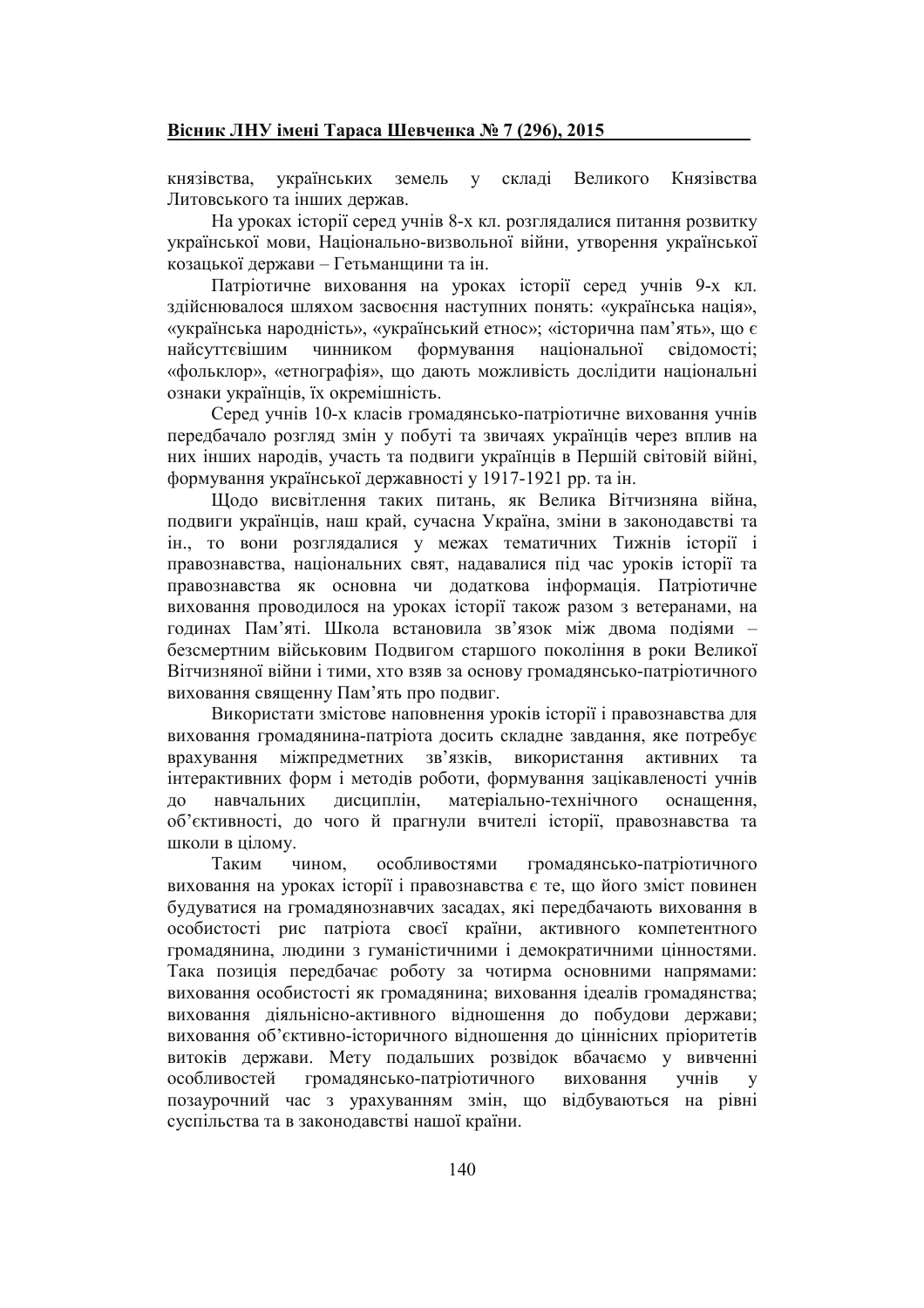#### Вісник ЛНУ імені Тараса Шевченка № 7 (296), 2015

#### Список використаної літератури

Концепції національно-патріотичного  $1.$  « $\Pi$ po затвердження виховання дітей і молоді. Заходів щодо реалізації Концепції національнопатріотичного виховання дітей і молоді та методичних рекомендацій національно-патріотичного виховання у загальноосвітніх щодо навчальних закладах»: Наказ МОН України від 16.06.2015 р. №641. -Режим доступу: <http://old.mon.gov.ua/ru/about-ministry/normative/4068->. 2. Зайчук О. В. Теорія держави і права: Академічний курс [Підручник] / О. В. Зайчук, Н. М. Оніщенко. - К.: Юрінком Інтер, 2006. - 128 с. 3. Освітньо-виховний проект з громадянсько-патріотичного виховання «Моя країна - Україна»: Протокол науково-методичної ради КОПОПК №4 від 29.05.2014. – Режим доступу: http://www.kyiv-oblosvita.gov.ua/2uncategorised/3632-proekt-mova-krajina-ukrajina-kijivshchina-sertse-ukrajini

#### Степаненко В. І. Громадянсько-патріотичне виховання учнів на уроках історії і правознавства

У статті розкрито основні особливості громадянсько-патріотичного виховання у 2007-2014 рр. на прикладі Комунального закладу «Луганська середня загальноосвітня школа I-III ступенів №16». Розкрито змістове наповнення курсів історії та правознавства. Охарактеризовано напрями громадянсько-патріотичного виховання у школі: виховання особистості як громадянина; виховання ідеалів громадянства; виховання діяльнісно-активного відношення до побудови держави; виховання об'єктивно-історичного відношення до ціннісних пріоритетів витоків держави. Наголошено увагу на необхідності врахування міжпредметних зв'язків, використання активних та інтерактивних форм і методів роботи, формування зацікавленості учнів до навчальних дисциплін, матеріальнотехнічного оснащення, об'єктивності під час уроків історії і правознавства для виховання громадянина-патріота.

Ключові слова: громадянсько-патріотичне виховання, громадянин, патріот, загальноосвітня школа.

#### Степаненко В. И. Гражданско-патриотическое воспитание учеников на уроках истории и правоведения

статье раскрыты основные особенности гражданско-B патриотического воспитания в 2007-2014 гг. на примере Коммунального учреждения «Луганская средняя общеобразовательная школа I-III ступеней №16». Раскрыто содержание курсов истории и правоведения. Охарактеризованы направления гражданско-патриотического воспитания в школе: воспитание личности гражданина, воспитание идеалов воспитание деятельностно-активного отношения гражданства, построению объективно-исторического государства, воспитание отношения к ценностным приоритетам истоков государства. Обращается необходимость межпредметных внимание на учета связей. использования активных и интерактивных форм и методов работы,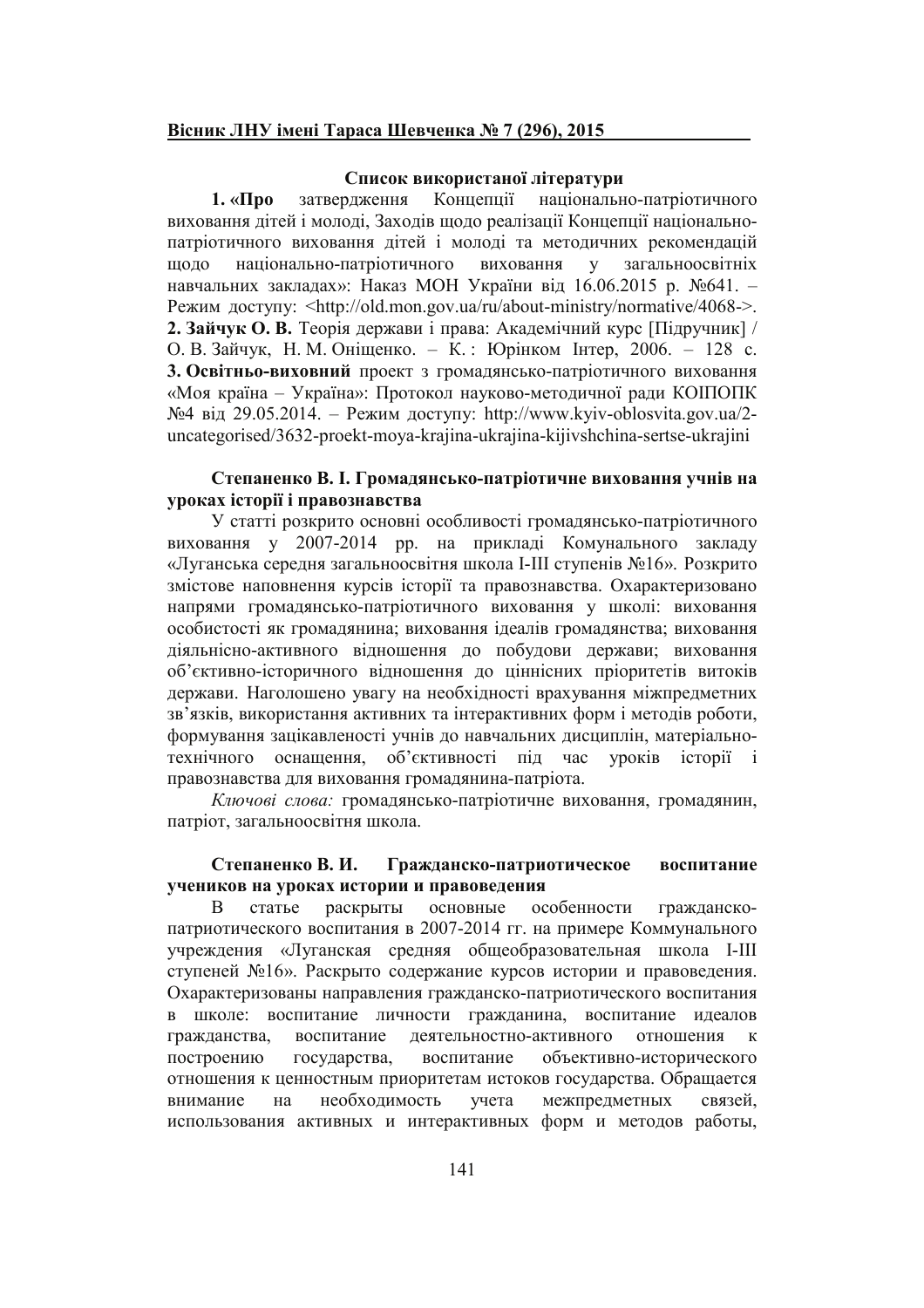#### <u>Вісник ЛНУ імені Тараса Шевченка № 7 (296), 2015 </u>

формирования заинтересованности учеников учебными дисциплинами, материально-технического оснащения, объективности во время уроков истории и правоведения для воспитания гражданина-патриота.

 $\it K$ лючевы *e слова:* гра жданско-патриотическое воспита воспитание. гражданин, патриот, общеобразовательная школа.

#### **Stepanenko V. Civil-patriotic Education of Pupils on the Lessons of History and Law**

The article deals with the main features of civil-patriotic education in 2007-2014 years. The example of the Public institution "Lugansk secondary school I-III of stages  $N<sub>2</sub>16"$ . The content of the courses of history and law characterized by direction of civil and patriotic education in school: education of the individual citizen, the ideals of citizenship education, education activityactive attitude to state-building, training objective historical origins value priorities of the state. The education of the individual citizen involved the education of such qualities in pupils, as patriotism, camaraderie, discipline, kindness, honesty, hard work, respect for elders, responsibility, independence, activity and so on. Education ideals of citizenship on the lessons of history and law imply liberty, knowledge of rights and duties of citizens. Parenting actionactive attitude to state-building included in an active position of the pupil in the classroom, the ability to clearly express and defend their own opinion. Education objectively historical value priorities related to the origins of the state implies respect for the historical past of the state, the study of customs, rituals and traditions of Ukrainian people and shaping of respect for the present and future of Ukraine, objective view of historical events. Attention is drawn to the need to consider inter-subject relationship, the use of active and interactive forms and methods of work, the formation of interest pupils' academic disciplines and objectivity during the lessons of history and law, directional to education citizen-patriot.

*Key words:* civil-patriotic education, national, patriot, secondary school.

Стаття надійшла до редакції 16.09.2015 р. Прийнято до друку 30.10.2015 р. Рецензент – д.п.н., проф. Харченко С. Я.

УДК 378.4:811

#### **H. A.Cypa**

#### ЛІНГВОКРАЇНОЗНАВЧИЙ АСПЕКТ У ВИВЧЕННІ ІНОЗЕМНОЇ <u>МОВИ У СЕРЕДОВИЩІ НЕМОВНОГО ВНЗ</u>

Постановка проблеми в загальному вигляді та її зв'язок з важливими науковими чи практичними завданнями. Починаючи з 1991